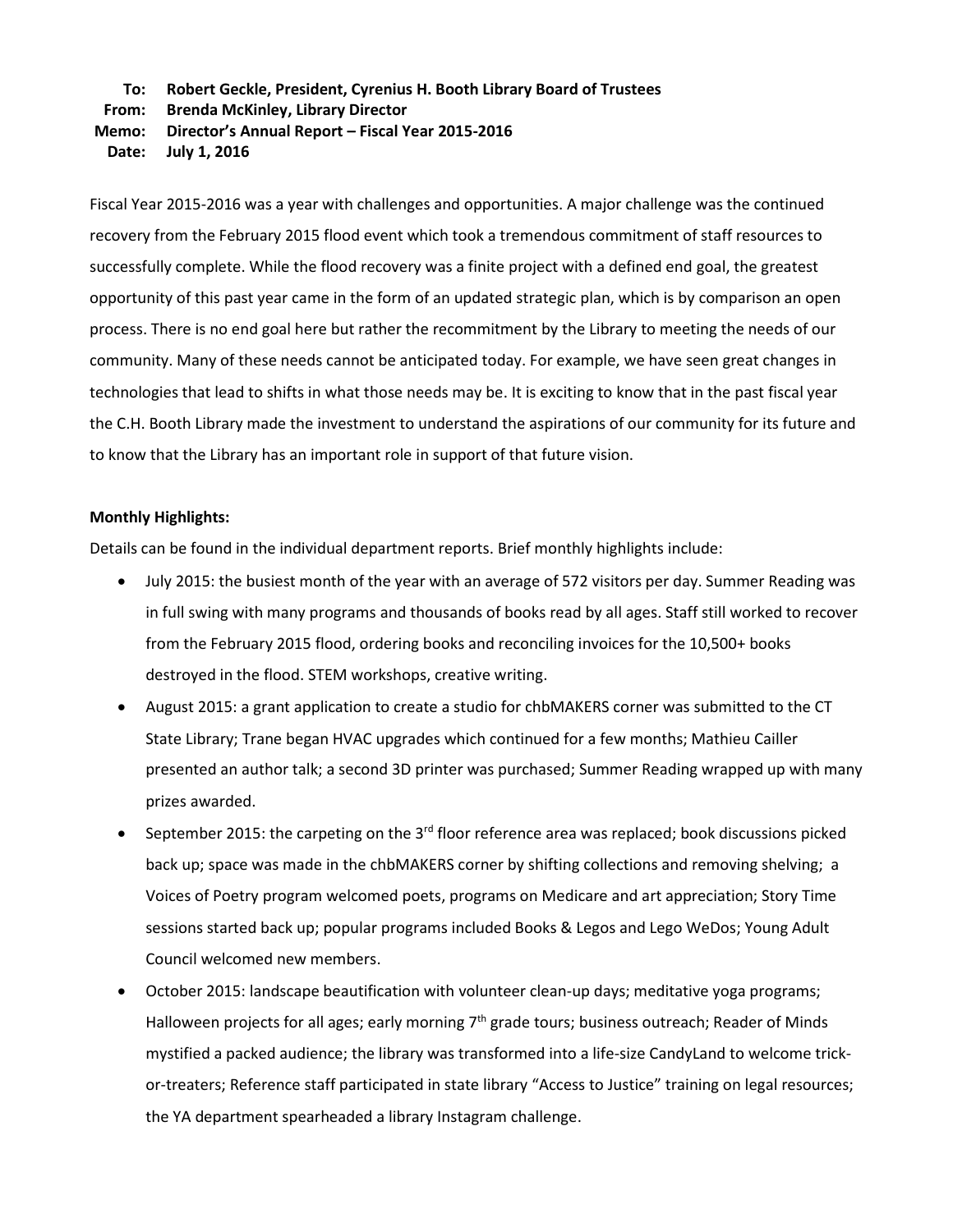- November 2015: the handicap driveway and parking area was repaved; the library welcomed over 300 to the  $2^{nd}$  annual chbMAKERS Open House; the weather cooperated for the most successful Turkey Trot 5K to date; a popular NASA program reached for the stars; the library received notice that our grant application was successful; welcomed students from Bridgeport school for a historic tour
- December 2015: Andy and Brenda did a presentation at Chamber breakfast presenting resources and programs to support the business community; a full crowd enjoyed the annual gingerbread house workshop; the Library was a stop for the annual Newtown Holiday Festival which was the same weekend as the Friends successful Holiday Sale; the Board of Trustees decided to hire Maxine Bleiweis & Associates as our strategic planning consultants – a timeline of Jan 4, 2016 through June 30, 2016 was established for the creation of a community needs-based strategic plan; after months of hard work the new library website was launched, the new website has a simplified, mobile device-friendly interface; holiday crafts and music programs for all ages rounded out the month
- January 2016 Andy organized a Business Open House with the Economic Development Coordinator and Commission highlighting business resources, Andy also began the monthly Brown Bag Business hour series with speakers geared toward the small business owner and a chance for networking; over 70 elegant attendees enjoyed the 3 $^{rd}$  annual Downton Abbey Tea; a terrific LittleBits workshop series taught be young adult volunteers was a great success; Children's department programming picked back up after the holidays; we began the community data gathering piece of the strategic planning process with focus groups dates and locations set and survey launched, a focus groups for the entire staff was conducted, community Planning Committee was established with meeting dates set, Board and Staff Work Group was established with meeting dates set, in-depth telephone interviews were scheduled with key community members; on the back office side staff attended training from the CT Office of Protection and Advocacy for Persons with Disabilities; changes to the state library's interlibrary loan delivery service began causing real problems for all libraries around the state
- February 2016 the library celebrated Take Your Child to the Library Day; popular lectures by Dr. Mark Schenker highlighted the novels of the Bronte sisters; library staff attended the school district's kindergarten orientation night, creating library cards on the spot; training and programs in the chbMAKERS were full; the community needs assessment portion of the strategic planning process continued in full swing
- March 2016 we celebrated the  $12<sup>th</sup>$  annual Battle of the Books; for the strategic planning process, library service responses were established through the community needs assessment results; Vision Projects for 2016 were submitted to the Friends of the Library; the State Bond Commission approved the release of the library's chbMAKERS studio grant allowing for the signing of the contract with the state library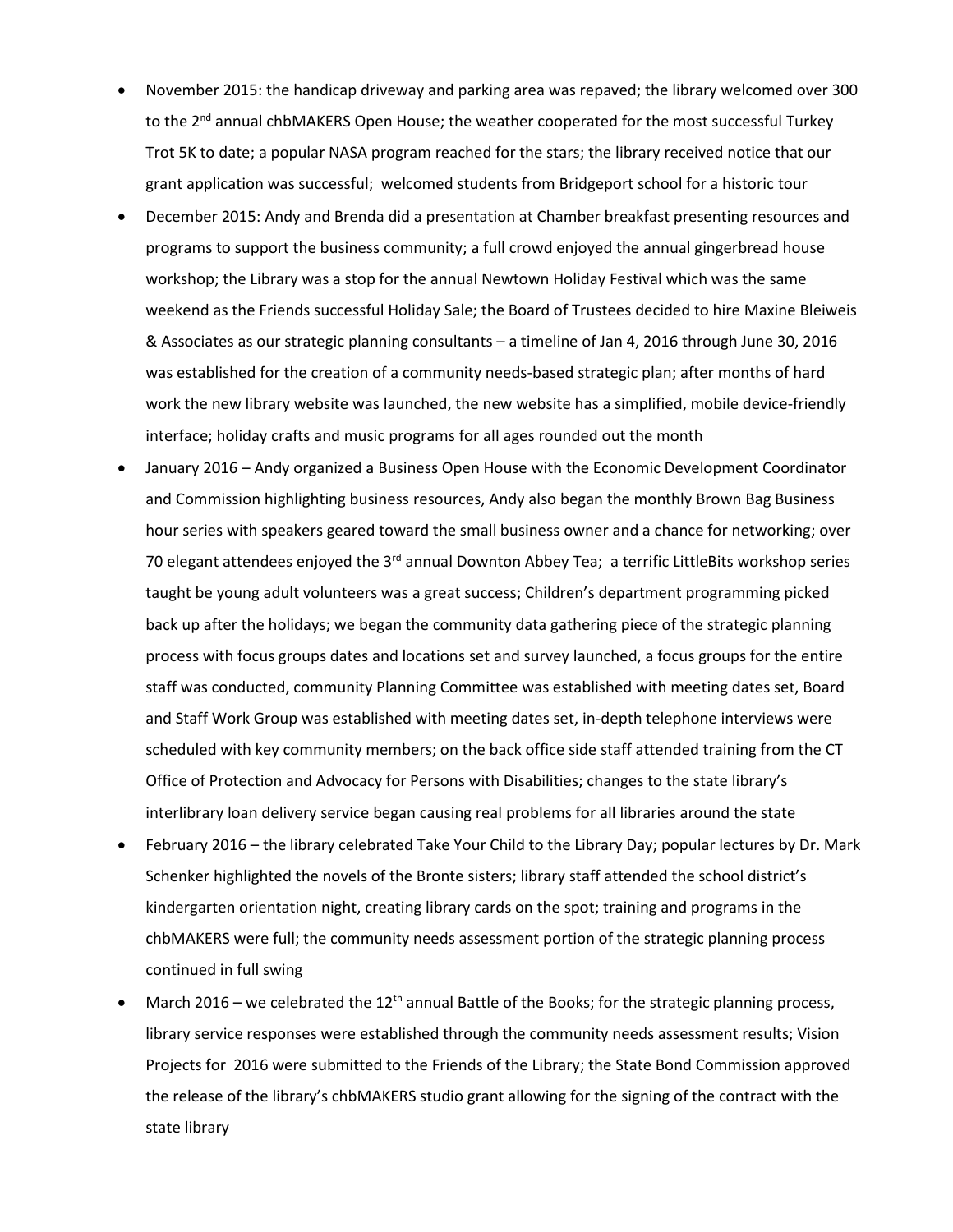- April 2016 final insurance paperwork was completed for the February 2015 flood recovery; many programs occurred including music, puppets, and movement for the very young, STEM programs, a discussion of the Hudson River School, hiking the Appalachian Trail, fly-tying, the story of a Korean War Horse, and even the start of a weekly Adult Coloring club for socializing and stress reduction; a new Mission Statement for the library was approved by the Board of Trustees; MB&A consultants met with the full staff to develop a list of specific activities to meet each Goal and Objective established to meet the service priorities identified in the strategic planning process; staff attended the Connecticut Library Association's annual meeting in Hartford; planning began for the 2016 Turkey Trot
- May 2016 the library celebrated small business week with programs and webinars; gap analysis work was completed on the nearly 200 planned activities to meet the Strategic Planning Goals and Objectives; the draft of the Strategic Plan was presented to the community Planning Committee; Maxine Bleiweis presented a full staff customer service training; we participated in the annual "Passports to CT Libraries" statewide initiative; program highlights include book publishing, mindfulness training, a technology fair for seniors, group tours and training in chbMAKERS and library tours; our Children's Librarian also made guest visits to schools
- June 2016 Summer reading kicked off on June 20<sup>th</sup> with magic and games; the draft Strategic Plan was presented to the full Board of Trustees; tours for  $7<sup>th</sup>$  grade students and teachers were held; with much anticipation the *New Stories for Newtown* book featuring work by local students alongside professional authors and illustrators was launched; art appreciation included hands-on art classes for adults along with maker programming in the form of basic home electrical repairs; the book discussion and writing groups met; as has been the case all year Mother Goose, music, and hands on programming for the very young have been full of enthusiastic participants; our Young Adults have been busy with STEM programs and filling up the Summer Reading raffle boxes with tickets from their reading; and a circulating game collection was launched and is proving to be very popular.

While much has been accomplished this past year, I look forward to the upcoming fiscal year and the excitement it will bring as we set out on implementing our strategic plan. I thank the Board for their leadership and commitment to the importance of a strategic plan based on community needs along with all the Newtowners who participated through serving on the Planning Committee, filling out the survey, participating in a focus group, or taking the time for an in-depth telephone interview. Thanks to the Friends for their support and participation and thanks to the staff for being an integral part of each step in the strategic planning process. It is very clear that the library staff is our greatest asset and that the care and dedication they bring to their work is what makes the C.H. Booth Library such a special place. I am grateful to be able to